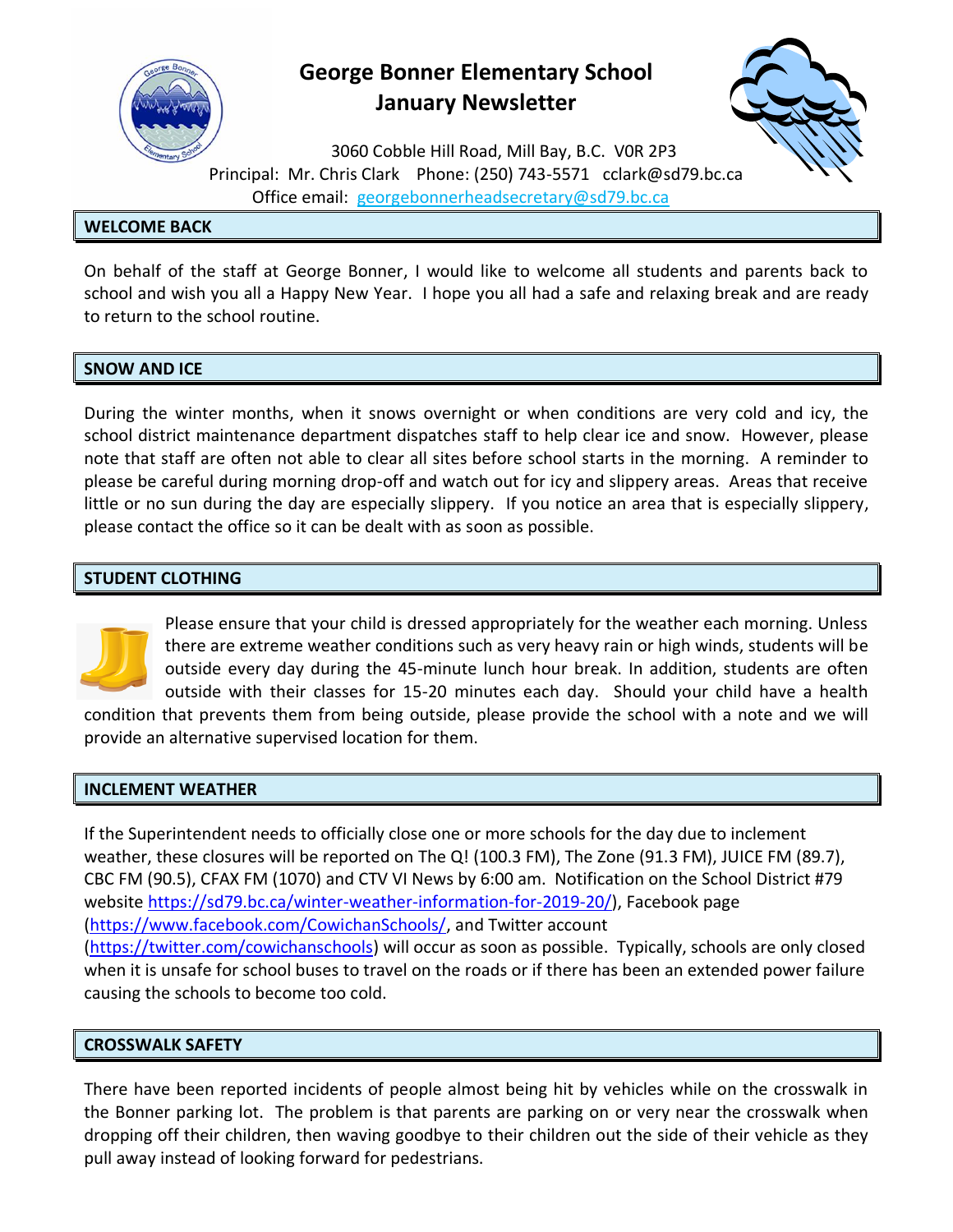Please **DO NOT** stop your vehicle on the crosswalk. Please **look forward** and watch carefully for pedestrians at all times when driving your vehicle. Thank you for helping to ensure the safety of all children.

#### **KINDERGARTEN REGISTRATION**

Kindergarten Registration for September 2021 will take place the week of January 25<sup>th</sup> to January 29<sup>th</sup>. Kindergarten registrations will be accepted from families that live within their neighborhood school catchment area and from those families with siblings presently attending with out-of-attendance area approval (the same as previous years).



Any family wishing to register their child in a different school may apply to do so using an Out-Of-Attendance Area Request form available at the school and on the SD79 website.

## **Due to limited space and resources, there is no guarantee that parent requests to attend a school out of their neighborhood school catchment area will be approved.**

Please note that first priority for registrations will be given to those children who reside in the school catchment. Second priority goes to those families who have siblings already attending the school for the 2020-21 school year.

Please bring proof of residency (such as a hydro bill or driver's license) and a copy of your child's birth certificate when you register.

Should you have further questions, please call the school.

Please note that registration at Ecole Cobble Hill (French immersion) and Mill Bay Nature School will start the week of Monday, January 18<sup>th</sup>.

## **EARLY DISMISSAL DAY**

Wednesday, January 27<sup>th</sup>, is a one-hour early dismissal day. Students will be dismissed at 1:13/1:18 pm and buses will be running one hour earlier than usual.

#### **FOOD DRIVE**

Before the holidays George Bonner collected food items for the local families in need. Thanks to the generous donations from the George Bonner School community, we were able to distribute almost 20 boxes of food to families. Well done everyone!

#### **REPORT CARDS**

Teachers are currently working on report cards. Reports for all grades will be sent home on or before February 5<sup>th</sup>. The January summary is intended to be a description of the student as a learner and outline how the student approaches the learning process and summarizes the student's current progress. Please note that teachers have the flexibility to send home report cards any time before February 5<sup>th</sup> so classmates or siblings may not receive their report cards at the same time. Please contact your child's teacher directly should you have any questions or concerns.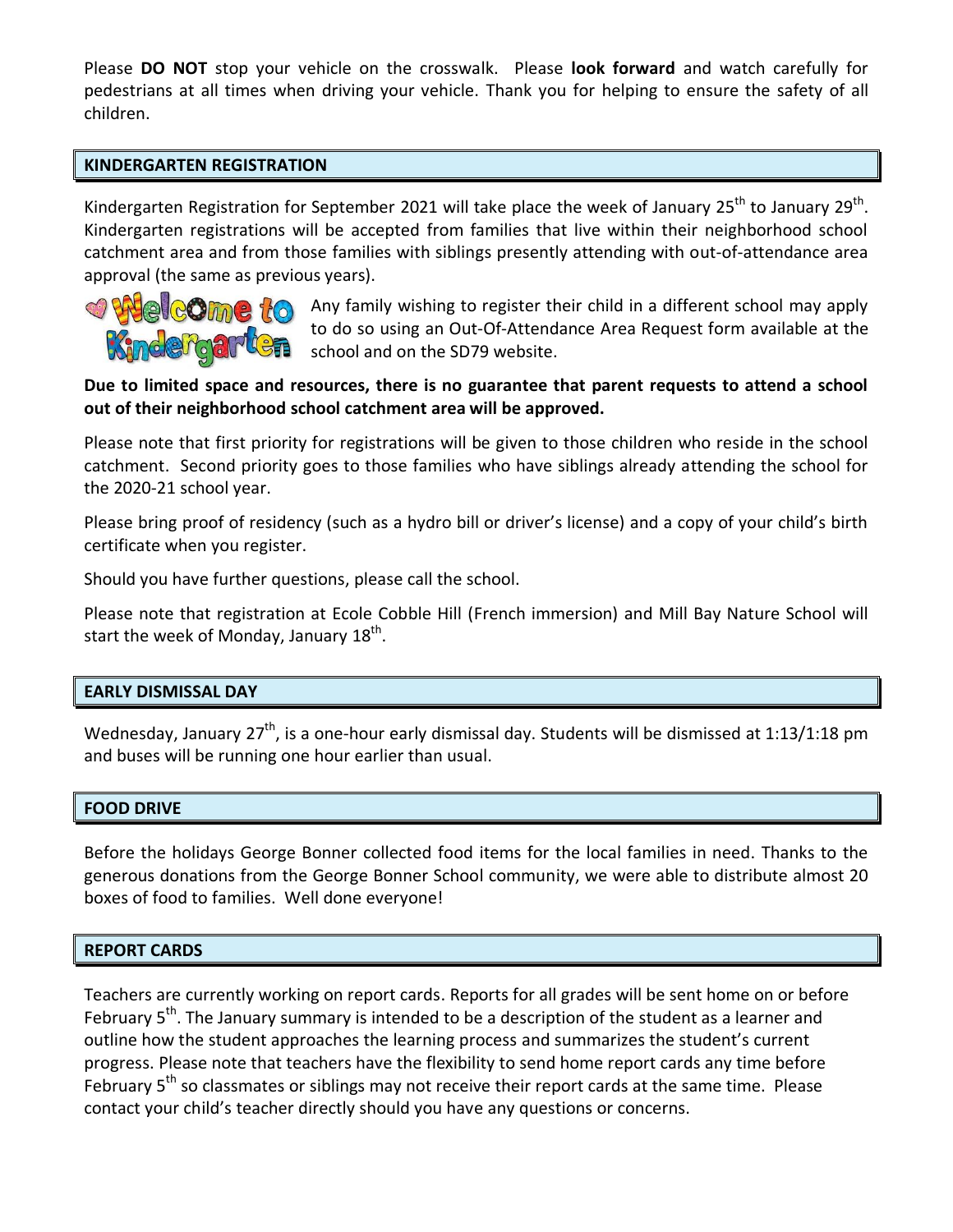#### **SPIRIT DAY**

Every month at Bonner we hold a spirit day. The spirit theme for this month will be crazy hats. On Friday, January 22<sup>nd</sup> students are invited to wear hats of all shapes and sizes to show their school spirit.



#### **SPORTS**

Basketball season is coming to a close with our in house 3 VS 3 tournament! Students will match up in teams of three and go for the title. Thank you to Ms. Merrett for her support coaching this year and good luck to all participants in our tournament.

Volleyball season is about to begin. Students should keep an eye on the Sports Board as well as listen for announcements related to sign up as well as dates and times of practices.

#### **BOTTLE DRIVE**

We will be holding our monthly bottle drive next Thursday, January 14th. Simply drop off your recyclables in front of the school near the parking lot exit. Thank you in advance for your support!

#### **RAINBOW CLUB**

George Bonner now has a Rainbow Club every Friday at lunchtime. This is a club which supports students at Bonner from all our diversity of gender expression and sexual orientation, and their allies. Every student is welcome.  $(\cup)$ 

#### **LICE**

This is the time of year when head lice outbreaks are prevalent. Should there be a case of head lice in your child's classroom an information notice will be sent home. The best way to prevent your child from getting head lice is to make sure they do not share jackets or hats with other children. If your child has long hair you could also have them wear their hair up to help prevent hair to hair contact with other children.

#### **COMMUNITY NEWS**

#### **Playcare - Afterschool Care Program**

For children in grades 1-7 Located at the Cowichan Sportsplex, 5847 Chesterfield Avenue Free of charge ( or \$12 for 16 weeks for those able to contribute) Tuesdays and Thursdays, January 12<sup>th</sup> – April 29<sup>th</sup> Brought to you by Cowichan Sportsplex & Pacific Sport Call 250.746.5666 or go to<http://www.pacificsportvi.com/>